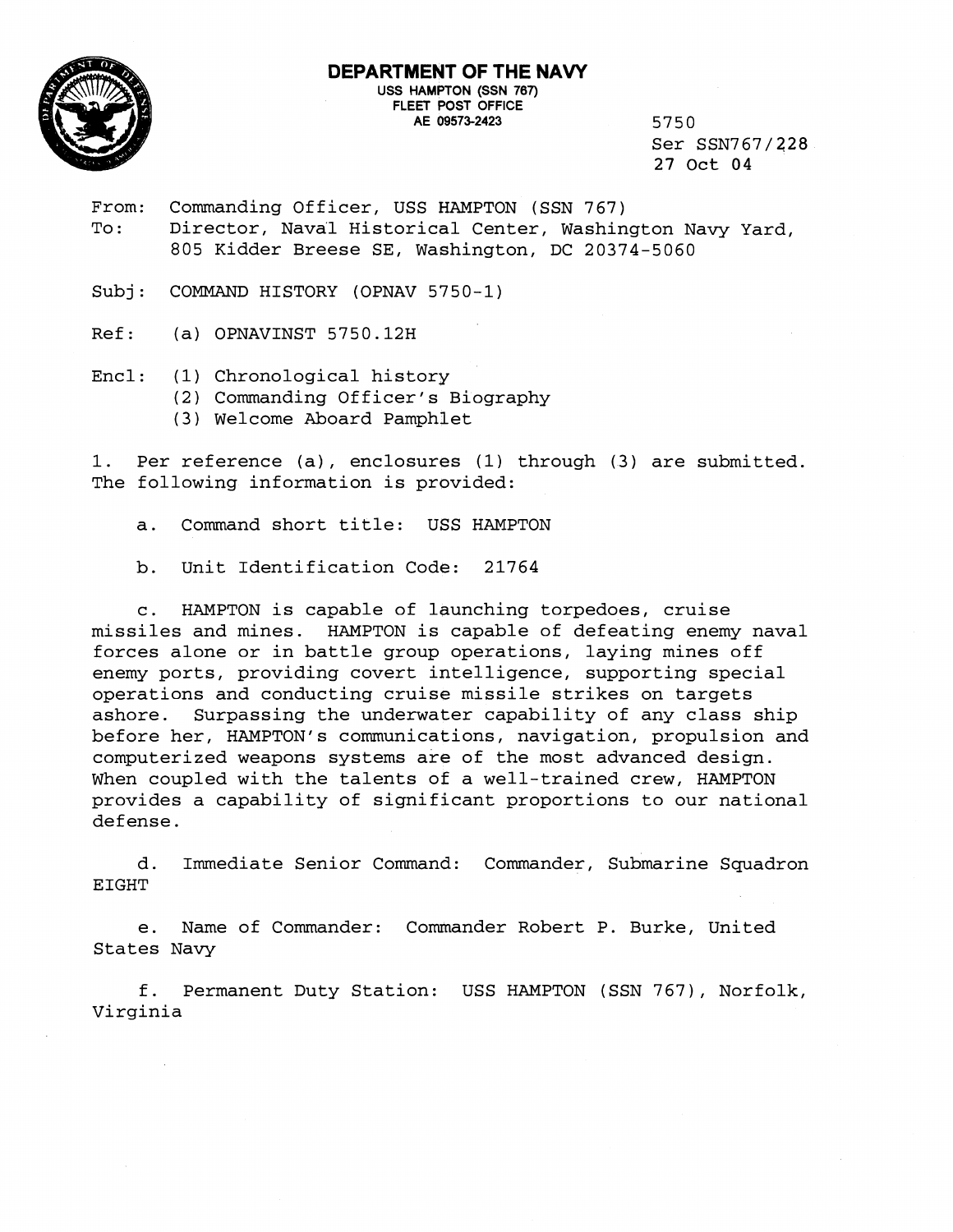Subj: COMMAND HISTORY (OPNAV 5750-1)

2. Narrative

USS HAMPTON (SSN 767) conducted Pre-Overseas Movement (POM) preparations that extended through the beginning of January. The ship was underway for the remainder of the month conducting various tactical development exercises and certification of the new CCS Mk 2 Block 1C Fire Control System.

In late May HAMPTON completed the POM certification period and made final preparations for deployment to the Mediterranean.

The HAMPTON completed the trans-oceanic voyage in early June and conducted a brief port call in Gibraltar, United Kingdom. This afforded the crew an opportunity to relax and enjoy the local hospitality. Shortly thereafter the ship participated in an exercise with the French Navy, with a port visit to Toulon, France.

Following a short upkeep period in La Maddalena, Italy, HAMPTON conducted special operations in the Eastern Mediterranean. During August and September there were several opportunities for port calls in Souda Bay, Crete and La Maddalena, Italy.

Following a successful Distinguished Visitor embark for a number of Turkish naval officers and civilian leaders, the crew enjoyed liberty in Aksaz, Turkey for a week in late October. Before HAMPTON commenced the journey to Norfolk, VA in late November, the ship visited Rota, Spain.

Upon returning to the east coast of the United States, HAMPTON conducted an Operational Reactor Safeguards Examination before returning to homeport in mid-December.

Through the remainder of the year, HAMPTON conducted standdown and crew rest in preparation for an upkeep period in January 2004.

P. FREELAND By direction

Copy to: (w/o encl) COMSUBRON EIGHT COMSUBLANT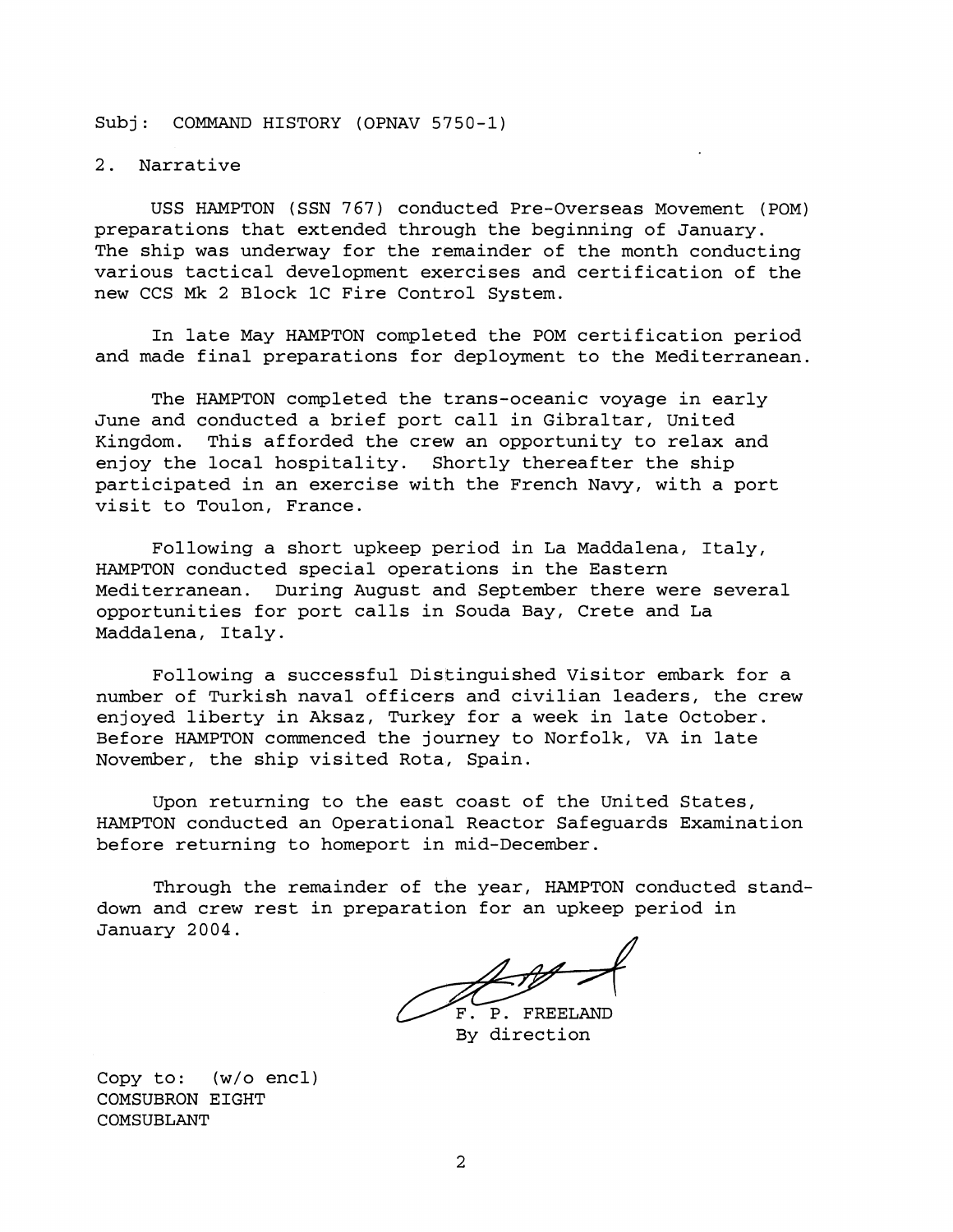## **Chronologlical History**

**January**   $1 - 7$  January  $8 - 29$  January 30 - 31 January **February**   $1 - 2$  February 3 - 16 February <sup>17</sup>- 19 February 20 - 28 February **March**   $\bullet$  1 - 7 March  $\bullet$  8 - 31 March **April**   $-1 - 21$  April  $\bullet$  22 - 25 April  $\bullet$  26 - 30 April **Way**   $-1-5$  May • 1 −<br>
• 6 −<br>
• 10<br>
• 24<br>
<u>June</u> 1 −  $6 - 9$  May  $- 10 - 19$  May •  $20 - 23$  May •  $24 - 31$  May  $\bullet$  1 - 11 June  $\bullet$  12 - 23 June  $• 24 - 27$  June 28 - 30 June July  $\bullet$  1 - 3 July  $\bullet$  4 - 8 July • 9  $\bullet$  10 - 14 July  $15 - 31$  July  $\bullet$ **August**   $\bullet$  1 - 15 August  $\bullet$  16 - 19 August  $\bullet$  20 - 26 August  $\bullet$  27 - 31 August **September**   $-1 - 2$  September <sup>3</sup>- 5 September 6 - 19 September 20 - 30 September **October**   $-1$  - 3 October  $-4-6$  October  $-7 - 22$  October 23 - 28 October  $-29 - 31$  October

In Port (Norfolk, VA) Underway - tactical exercise in AUTEC In Port (Norfolk, VA) Uhderway - Transit to Groton, CT In Port (Groton, CT) Underway - Transit to Norfolk, VA In Port (Norfolk, VA) Underway - Pre-overseas Movement Cert In Port (Norfolk, VA) In Port (Norfolk, VA) Underway - Pre-overseas Movement Cert In Port (Norfolk, VA) In Port (Norfolk, VA) Underway - Pre-overseas Movement Cert In port (Norfolk, VA) Underway - Pre-overseas Movement Cert In port (Norfolk, VA) **In** port (Norfolk, VA) Underway - transit to Mediterranean Sea Port Visit - Gibraltar, United Kingdom Underway - transit to Toulan, France Underway - transit to Toulan, France Port Visit - Toulon, France Underway - Transit to La Maddalena, Italy Port Visit - La Maddalena, Italy Underway - Special Operations Underway - Special Operations Port Visit - Souda Bay, Crete Underway - USW Exercise Port Visit - Souda Bay, Crete Port Visit - Souda Bay, Crete Underway - transit to La Maddalena, Italy Port Visit - La Maddalena, Italy Underway - USW Exercise Underway - USW Exercise Port Visit - La Maddalena, Italy Underway - USW Exercise Port Visit - Aksaz, Turkey Underway - transit to La Maddalena, Italy